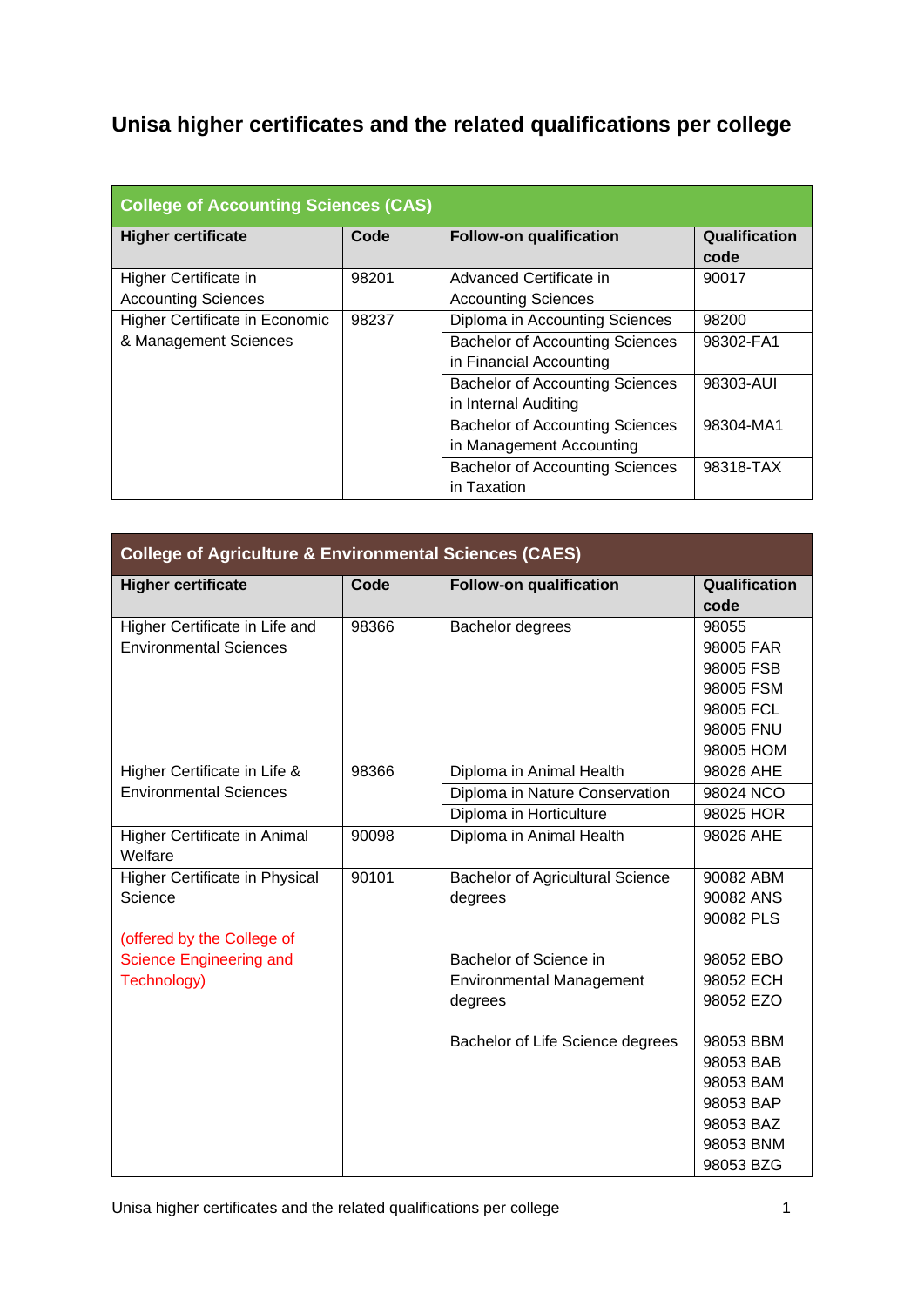|  | 98053 MAP |
|--|-----------|
|  | 98053 MAZ |
|  | 98053 PAZ |
|  | 98053 BMI |
|  | 98053 BIT |
|  | 98053 GZB |
|  | 98053 PPG |

| <b>College of Education (CEDU)</b>       |                                                                               |                                                                             |                       |
|------------------------------------------|-------------------------------------------------------------------------------|-----------------------------------------------------------------------------|-----------------------|
| <b>Higher certificate</b>                | Code                                                                          | <b>Follow-on qualification</b>                                              | Qualification<br>code |
| 90093<br>Higher Certificate in Education |                                                                               | <b>BED Foundation Phase (if</b><br>MTE1501 passed in higher<br>certificate) | 90102                 |
|                                          | <b>BED Intermediate Phase (if</b><br>MTE1501 passed in higher<br>certificate) | 90103                                                                       |                       |
|                                          |                                                                               | <b>BED Senior Phase &amp; FET</b>                                           | 90104                 |

| <b>College of Economic &amp; Management Sciences (CEMS)</b>     |       |                                                                       |                       |  |
|-----------------------------------------------------------------|-------|-----------------------------------------------------------------------|-----------------------|--|
| <b>Higher certificate</b>                                       | Code  | <b>Follow-on qualification</b>                                        | Qualification<br>code |  |
| Higher Certificate in Banking                                   | 98225 | Diploma in Administrative<br>Management                               | 98216                 |  |
| Higher Certificate in Economic<br>& Management Sciences         | 98237 | Diploma in Explosives<br>Management                                   | 98222                 |  |
| Higher Certificate in Marketing                                 | 98229 | Diploma in Human Resource<br>Management                               | 98211                 |  |
| <b>Higher Certificate in Retailing</b>                          | 90014 | Diploma in Local Government<br>Finance                                | 90083                 |  |
| Higher Certificate in<br><b>Supervisory Management</b>          | 90015 | Diploma in Marketing<br>Management                                    | 98202                 |  |
| <b>Higher Certificate in Tourism</b><br>Management              | 98226 | Diploma in Public Administration<br>and Management                    | 98203                 |  |
| <b>Higher Certificate in Insurance</b><br>(phasing out in 2021) | 90013 | Diploma in Safety Management                                          | 90107                 |  |
| Higher Certificate in<br>Accounting                             | 98201 | Diploma in Small Business<br>Management                               | 90073                 |  |
|                                                                 |       | Diploma in Tourism Management                                         | 98223                 |  |
|                                                                 |       | Diploma in Banking (phasing out<br>in 2021)                           | 98224                 |  |
|                                                                 |       | Diploma in Retail Management<br>(phasing out in 2021)                 | 98204                 |  |
|                                                                 |       | Diploma in Office Management &<br>Technology (phasing out in<br>2022) | 98217                 |  |
|                                                                 |       | <b>Bachelor of Administration</b>                                     | 98315-BAD             |  |
|                                                                 |       | <b>Bachelor of Admin</b>                                              | 90016-HSM             |  |

Unisa higher certificates and the related qualifications per college **2** 2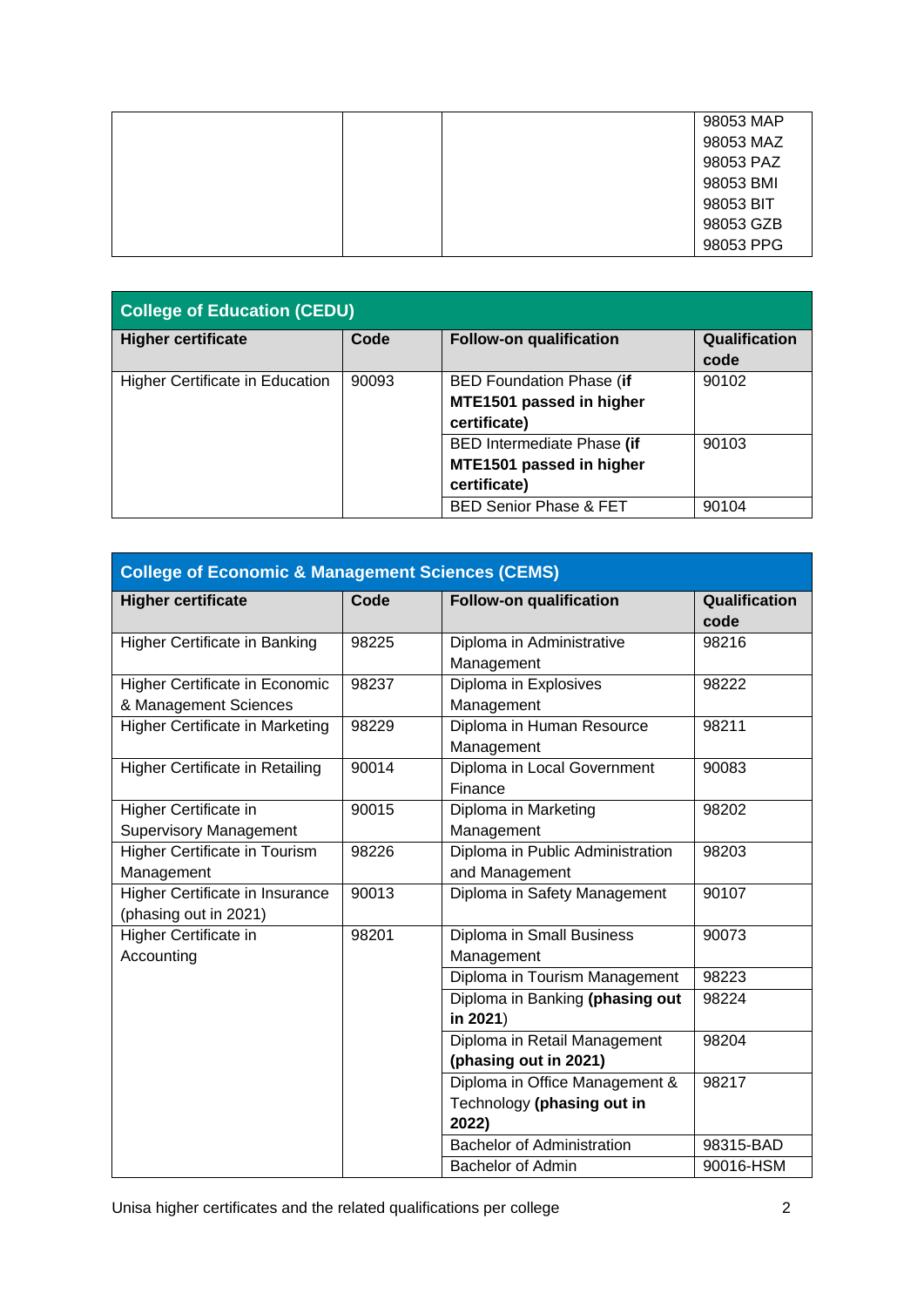|  | Human Settlements Management    |           |
|--|---------------------------------|-----------|
|  | <b>Bachelor of Business</b>     | 98316-BBA |
|  | Administration                  |           |
|  | <b>Bachelor of Commerce</b>     | 98314-GEN |
|  | Bachelor of Commerce in         | 98300-BIS |
|  | <b>Business Informatics</b>     |           |
|  | Bachelor of Commerce in         | 98305-ECS |
|  | Economics                       |           |
|  | Bachelor of Commerce in         | 90106-ENT |
|  | Entrepreneurship                |           |
|  | Bachelor of Commerce in         | 98306-FMN |
|  | <b>Financial Management</b>     |           |
|  | Bachelor of Commerce in Human   | 98307-HRM |
|  | Resource Management             |           |
|  | Bachelor of Commerce in         | 98308-IOP |
|  | Industrial and Organisational   |           |
|  | Psychology                      |           |
|  | <b>Bachelor of Commerce in</b>  | 98301-MKT |
|  | <b>Marketing Management</b>     |           |
|  | Bachelor of Commerce in Public  | 98767-PPM |
|  | <b>Procurement Management</b>   |           |
|  | Bachelor of Commerce in         | 98311-QMA |
|  | Quantitative Management         |           |
|  | Revised                         |           |
|  | Bachelor of Commerce in Supply  | 98733-SCM |
|  | <b>Chain and Operations</b>     |           |
|  | Management                      |           |
|  | Bachelor of Commerce in Tourism | 98312-TRT |
|  | Management                      |           |
|  | Bachelor of Commerce in         | 98313-TRL |
|  | <b>Transport and Logistics</b>  |           |

| <b>College of Human Sciences (CHS)</b> |       |                                      |               |
|----------------------------------------|-------|--------------------------------------|---------------|
| <b>Higher certificate</b>              | Code  | <b>Follow-on qualification</b>       | Qualification |
|                                        |       |                                      | code          |
| <b>Higher Certificate in Archives</b>  | 98577 | <b>Bachelor of Arts</b>              | 99311         |
| & Records Management                   |       | <b>BA in Communication Science</b>   | 98051         |
|                                        |       | <b>BA</b> in Community Development   | 98618         |
|                                        |       | BA in Creative Writing (Take note    | 99313         |
|                                        |       | additional Requirements)             |               |
|                                        |       | <b>BA</b> in Development Studies     | 99312         |
|                                        |       | BA in Government, Admin &            | 99301         |
|                                        |       | Development                          |               |
|                                        |       | <b>BA</b> in International Relations | 99302         |
|                                        |       | <b>BA</b> in Policy Studies          | 99303         |
|                                        |       | BA in Political Leadership &         | 99304         |
|                                        |       | Citizenship                          |               |
|                                        |       | BA in Politics, Philosophy &         | 90079         |
|                                        |       | Economics                            |               |
|                                        |       | <b>BA in Visual Multimedia Arts</b>  | 90091         |

Unisa higher certificates and the related qualifications per college 33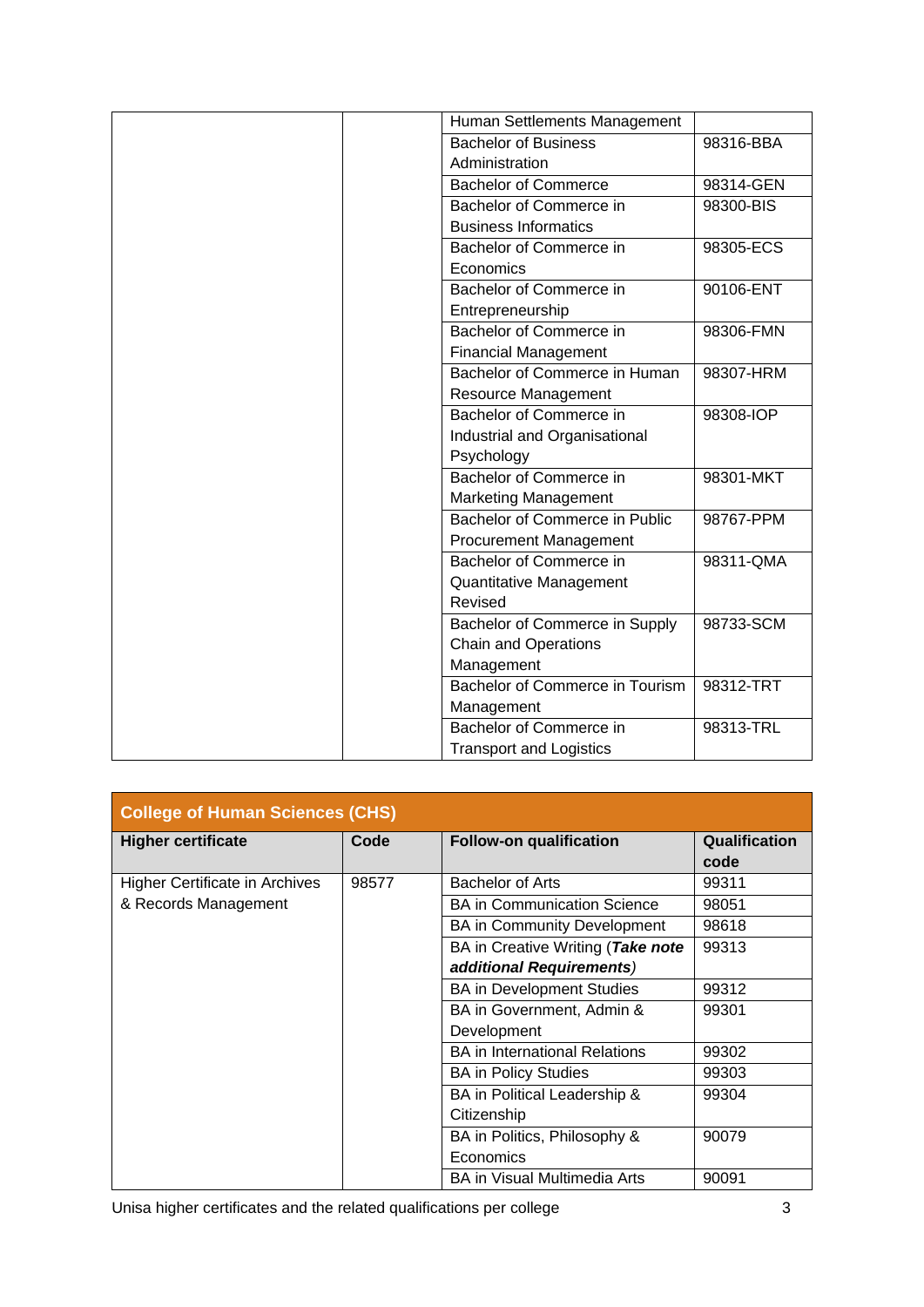|                                                       |       | (Take note of the additional<br>requirements) |           |
|-------------------------------------------------------|-------|-----------------------------------------------|-----------|
|                                                       |       | <b>Bachelor of Music</b>                      | 90089     |
|                                                       |       | (Take note of the additional<br>requirements) |           |
|                                                       |       | <b>Bachelor of Information Science</b>        | 99310     |
|                                                       |       | Bachelor of Theology                          | 99305-GEN |
|                                                       |       |                                               | 99305-GE2 |
|                                                       |       |                                               | 99305-GE4 |
|                                                       |       | Diploma in Public Relations                   | 90077     |
| Higher Certificate in Social<br><b>Auxiliary Work</b> | 90011 | Bachelor of Social Work                       | 90088     |

| <b>College of Law (CLAW)</b>   |       |                                    |               |
|--------------------------------|-------|------------------------------------|---------------|
| <b>Higher certificate</b>      | Code  | <b>Follow-on qualification</b>     | Qualification |
|                                |       |                                    | code          |
| Higher Certificate in Criminal | 90006 | Any bachelor degree or diploma     |               |
| Justice                        |       | offered by the College of Law      |               |
| Higher Certificate in Law      | 98751 | Diploma in Corrections             | 98218         |
|                                |       | Management                         |               |
|                                |       | Diploma in Law                     | 98750         |
|                                |       | Diploma in Policing                | 98220         |
|                                |       | Diploma in Security Management     | 98681         |
|                                |       | Bachelor of Arts in Criminology    | 98681         |
|                                |       | Bachelor of Arts in Forensic       | 90002         |
|                                |       | Science & Technology               |               |
|                                |       | Bachelor of Arts in Police Science | 98683         |
|                                |       | Bachelor of Commerce in Law        | 90123 - LAW   |
|                                |       | <b>Bachelor of Laws</b>            | 98680-NEW     |

| <b>College of Science, Engineering &amp; Technology (CSET)</b> |       |                                |               |  |
|----------------------------------------------------------------|-------|--------------------------------|---------------|--|
| <b>Higher certificate</b>                                      | Code  | <b>Follow-on qualification</b> | Qualification |  |
|                                                                |       |                                | code          |  |
| Higher Certificate in Physical                                 | 90101 | Diplomas                       | 90130         |  |
| Science                                                        |       |                                | 90137         |  |
|                                                                |       |                                | 90138         |  |
|                                                                |       |                                | 90136         |  |
|                                                                |       |                                | 90132         |  |
|                                                                |       |                                | 90141         |  |
|                                                                |       |                                | 90140         |  |
|                                                                |       |                                | 98806 ITE     |  |
|                                                                |       |                                |               |  |
|                                                                |       | Bachelor of Science degrees    | 98801 AMP     |  |
|                                                                |       |                                | 98801 CAM     |  |
|                                                                |       |                                | 98801 CCS     |  |
|                                                                |       |                                | 98801 CIS     |  |
|                                                                |       |                                | 98801CAP      |  |
|                                                                |       |                                | 98801 CAS     |  |
|                                                                |       |                                | 98801 GEN     |  |